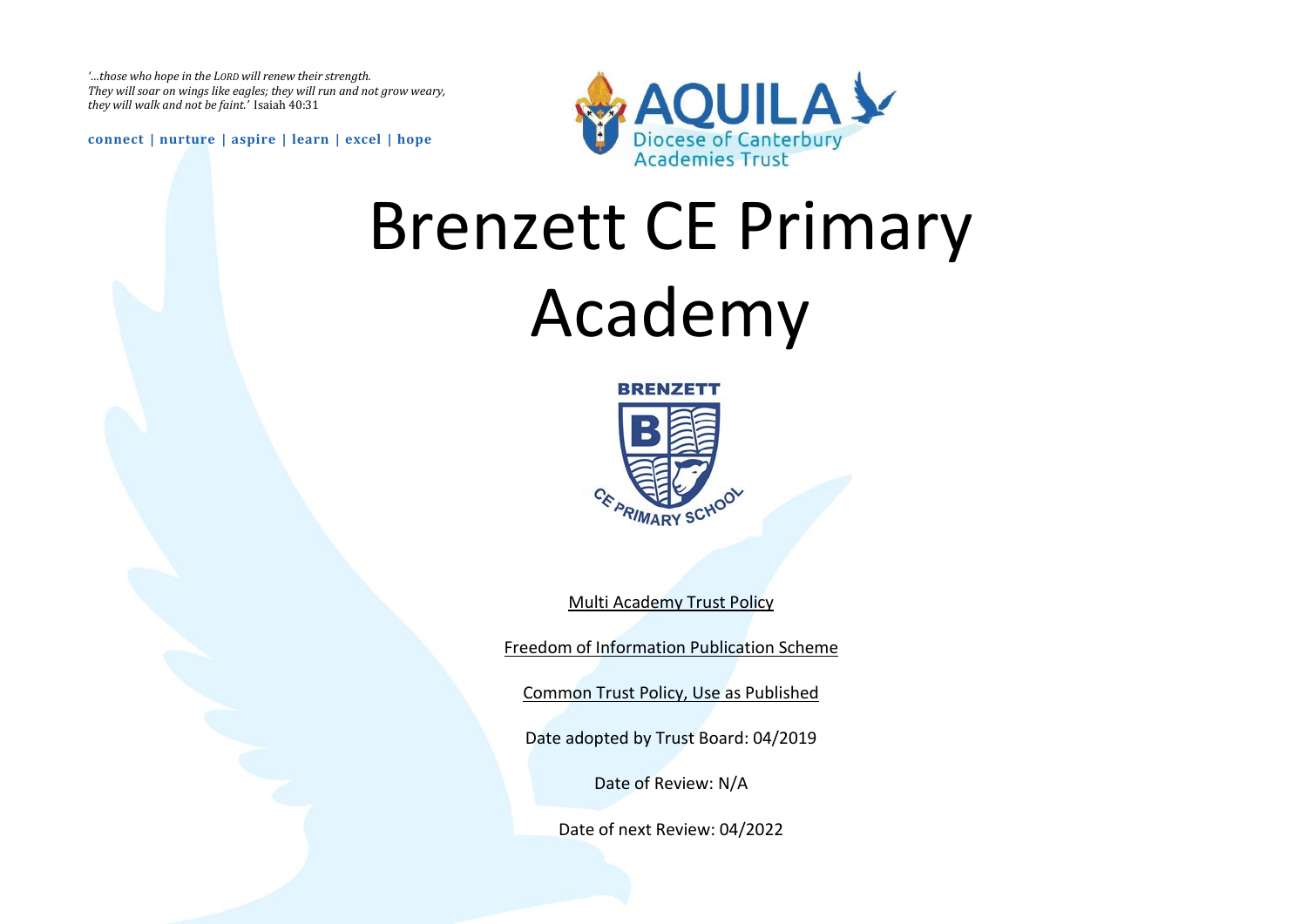# 1. Introduction

This publication scheme commits Aquila, The Diocese of Canterbury Academies Trust (hereafter referred to as the Trust) and its Academy's to make information available to the public as part of its normal business activities. The scheme has been adopted without modification from the Information Commissioner Office (ICO) in light of our status as a public authority

The information covered is included in the classes of information mentioned below, where this information is held by the Trust. Additional assistance is provided to the definition of these classes in sector specific guidance manuals issued by the ICO.

The scheme commits the trust and each academy:

- To proactively publish or otherwise make available as a matter of routine, information, including environmental information, which is held by the Trust and falls within the classifications below.
- To specify the information that is held by the Trust and its academies, and that falls within the classifications below.
- To proactively publish or otherwise make available, as a matter of routine, information in line with the statements contained within this scheme.
- To produce and publish, the methods by which the specific information is made routinely available, so that it can be easily identified and accessed by members of the public.
- To review and update on a regular basis the information the Trust makes available under this scheme.
- To produce a schedule of any fees charged for access to information that is made proactively available.
- To make this publication scheme available to the public.
- To publish any dataset held by the authority that has been requested, and any updated versions it holds, unless the authority is satisfied that it is not appropriate to do so; to publish the dataset, where reasonably practicable, in an electronic form that is capable of re-use; and, if any information in the dataset is a relevant copyright work and the public Model publication scheme Model publication scheme Version 1.2 20151023 2 authority is the only owner, to make the information available for re-use under the terms of the Re-use of Public Sector Information Regulations 2015, if they apply, and otherwise under the terms of the Freedom of Information Act section 19. The term 'dataset' is defined in section 11(5) of the Freedom of Information Act. The term 'relevant copyright work' is defined in section 19(8) of that Act.

#### 2. Classes of Information

#### **Who we are and what we do**

Organisational information, locations and contacts, constitutional and legal governance.

#### **What we spend and how we spend it**

Financial information relating to projected and actual income and expenditure, tendering, procurement and contracts.

#### **What our priorities are and how we are doing**

Strategy and performance information, plans, assessments, inspections and reviews.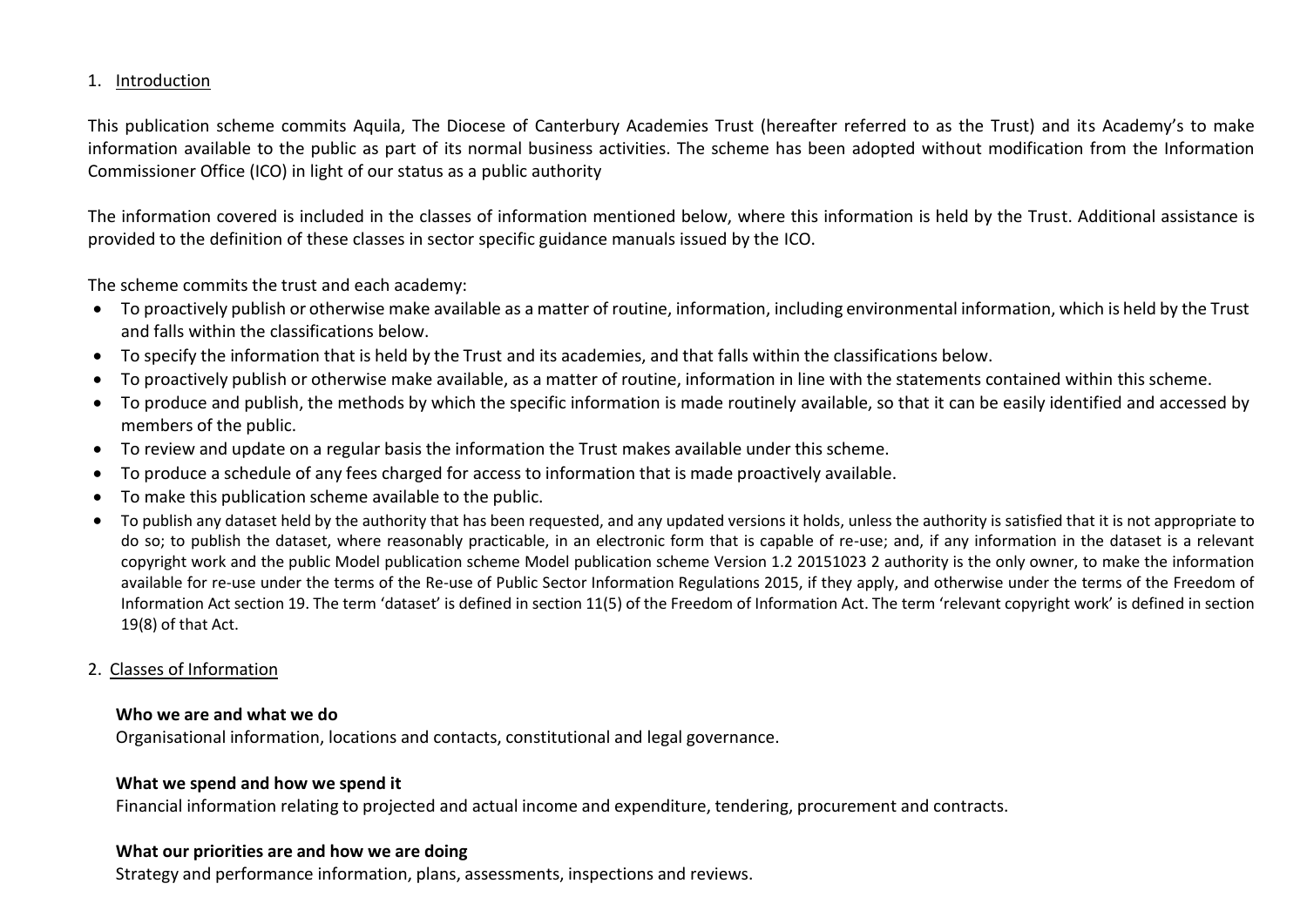#### **How we make decisions**

Policy proposals and decisions. Decision making processes, internal criteria and procedures, consultations.

#### **Our policies and procedures**

Current written protocols for delivering our functions and responsibilities.

### **Lists and Registers**

Information held in registers required by law and other lists and registers relating to the functions of the Trust.

# **The services we offer**

Advice and guidance, booklets and leaflets, transactions and media releases. A description of the services offered.

The classes of information will not generally include:

- Information the disclosure of which is prevented by law, or exempt under the Freedom of Information Act, or is deemed protected from disclosure.
- Information in draft form that has not yet received formal approval of the Trust board.
- Information that is no longer readily available as its files have been in archive storage, or is difficult to access for similar reasons.

# 3. The method by which information published under this scheme will be made available

The Trust will indicate clearly to the public what information is covered by this scheme and it can be obtained.

Where it is within the capability of the Trust or each academy, information will be provided on our website. Where it is impracticable to make information available on a website or when an individual does not wish to access the information by the website, we will show how information can be obtained by other means and provide it by those means.

In exceptional circumstances, some information may be available only by viewing in person. Where it is necessary, contact details will be provided. The Trust and its Academies will arrange any appointments to view the information within a reasonable timescale.

We will provide information in the language in which it is held or in such other languages that are required by law. Where the Trust is legally required to translate any information, it will do so. Obligations under disability and discrimination legislation and any other legislation to provide information in other forms and formats will be adhered to when providing information in accordance with this scheme.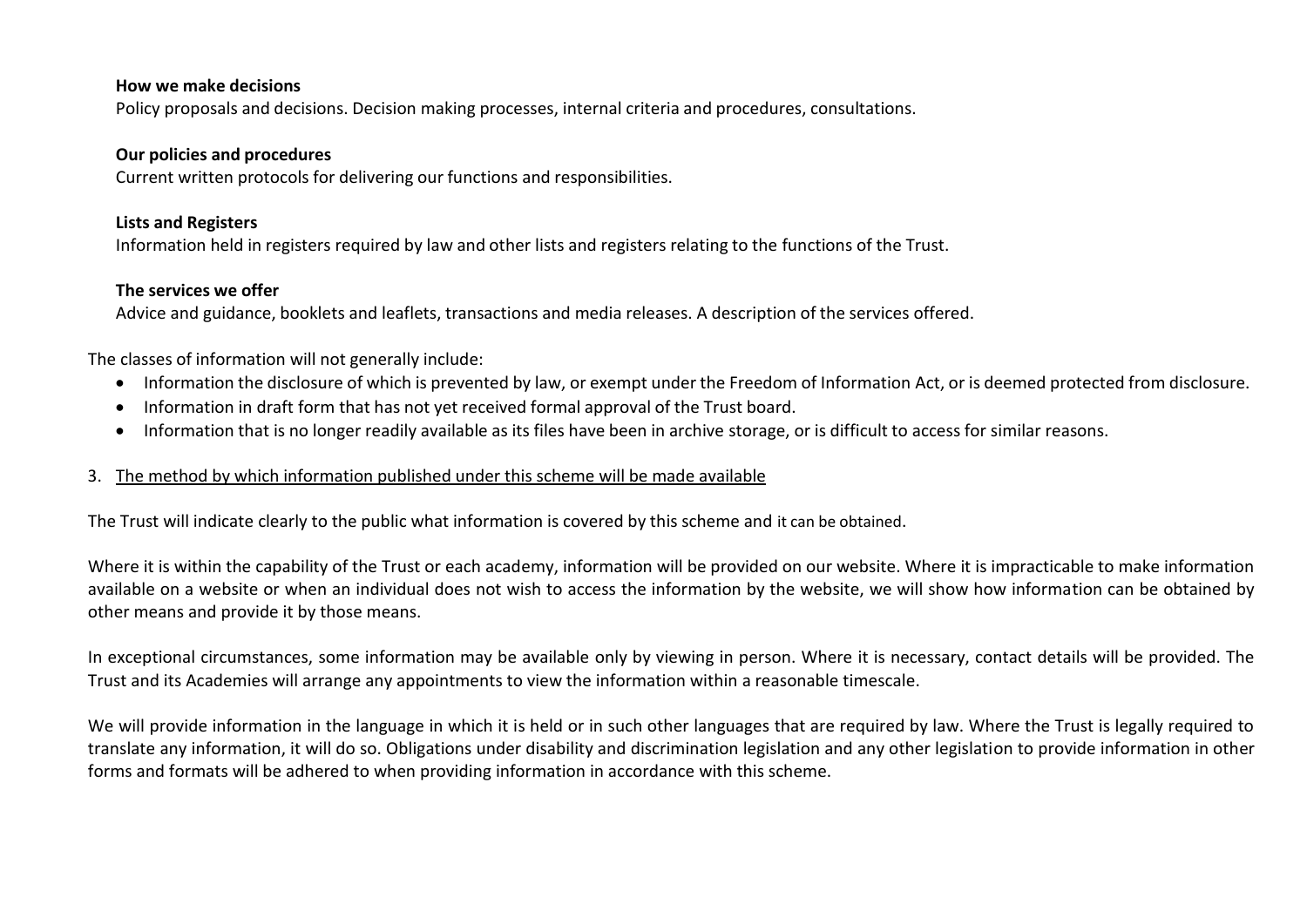# 4. Charges which may be made for Information published under this scheme

The purpose of this scheme is to make the maximum amount of information readily available at minimum inconvenience and cost to the public. Charges made by the Trust or its academies for routinely published material will be justified and transparent and kept to a minimum.

Material that is published and accessed on the website will be provided free of charge. Charges may be made for information subject to a charging regime specified by Parliament.

Reasonable charges are made for actual disbursements incurred such as:

- photocopying
- postage and packaging
- the costs directly incurred as a result of viewing information

Charges may also be made for information provided under this scheme where they are legally authorised, they are in all the circumstances, including the general principles of the right of access to information held by public authorities, justified and are in accordance with a published schedule or schedules of fees which is readily available to the public.

If we need to charge, confirmation of the amount due will be given beforehand. Payment will be requested prior to provision of the information.

# 5. Written Requests

We will accept written requests for information held by the Trust that do not appear under this scheme or are not held locally by our Academies. The provision of this information will be considered in accordance with the provisions of the Freedom of Information Act.

Requests are to be sent in writing to Annie Wiles, Chief Executive Officer

Aquila The Diocese of Canterbury Academies Trust Unit 33, Folkestone Enterprise Centre Shearway Business Park Folkestone, Kent CT19 4RH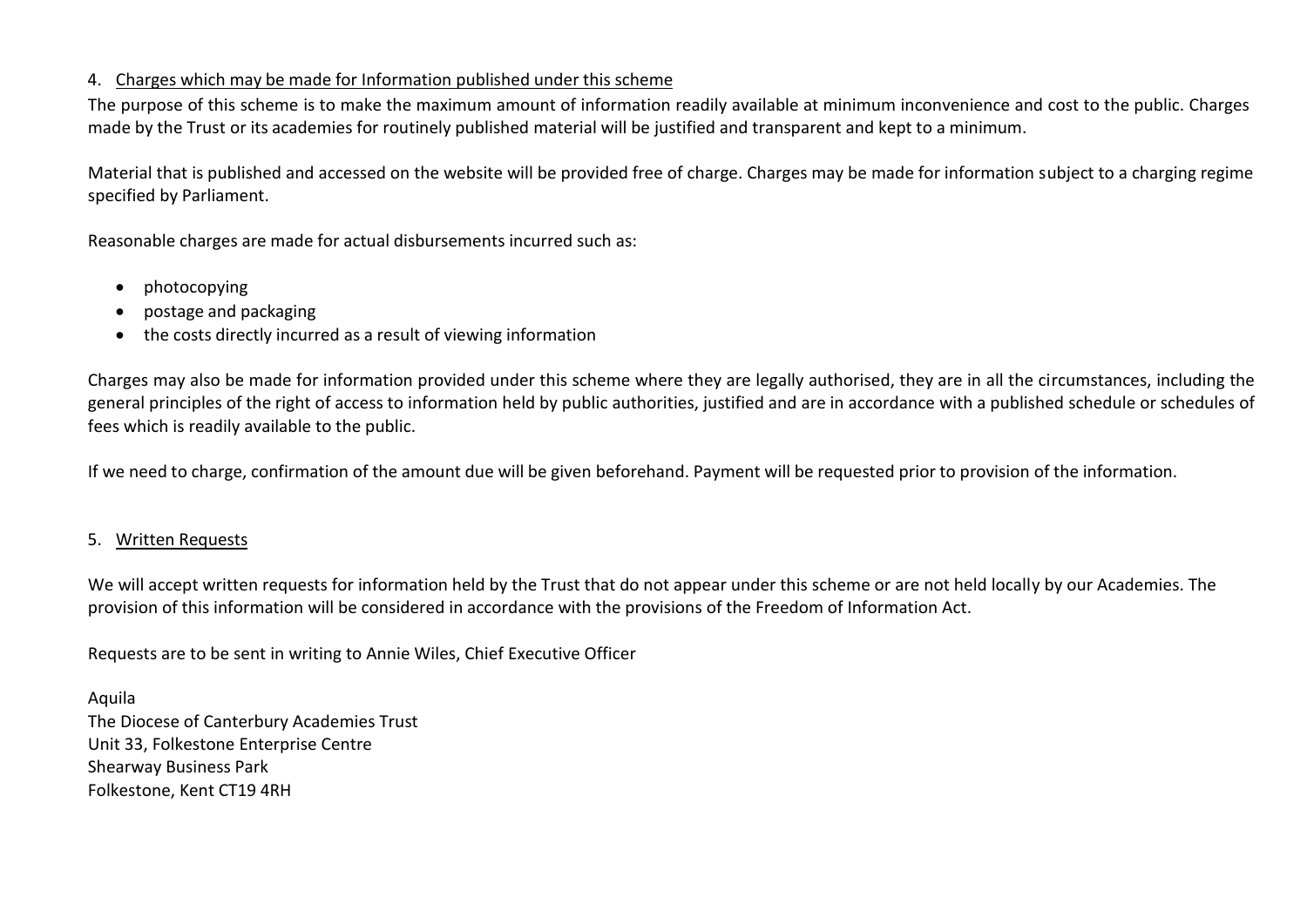6. The method by which information published under this scheme will be made available.

| Information to be published                                                                                | How the information can be obtained                                                                                                                             | Charge |
|------------------------------------------------------------------------------------------------------------|-----------------------------------------------------------------------------------------------------------------------------------------------------------------|--------|
|                                                                                                            | Who we are and what we do                                                                                                                                       |        |
| (Organisational information, structures, locations and contacts)                                           | This will be current information only, hard copy and website                                                                                                    |        |
| Academy Funding Agreement - a link to the document on the<br>Department for Education's website            | http://www.education.gov.uk/schools/performan<br>ce/index.html                                                                                                  | N/A    |
| Academy Order (if applicable)                                                                              | <b>Trust Website</b><br>www.diocant-aquila.org                                                                                                                  | N/A    |
| Academy/School staff and structure - names of key personnel                                                | Trust Websites for Trust Central employees<br>Academy Website will offer basic details on staff.<br>Full staffing structure available as hardcopy on<br>request | N/A    |
| Local Governing Body - names and contact details of the governors and<br>the basis of their appointment    | Academy Website and also available via<br>government Edubase                                                                                                    | N/A    |
| Academy/School session times, term dates and holidays                                                      | Academy Website                                                                                                                                                 | N/A    |
| Location and contact information for Academy and the Trust - address,<br>telephone number and website      | Academy and Trust Websites<br>www.diocant-aquila.org                                                                                                            | N/A    |
| Contact details for the Headteacher and the Local Governing Body                                           | Academy Website                                                                                                                                                 | N/A    |
| Prospectus                                                                                                 | Academy Website                                                                                                                                                 | N/A    |
| Session times and term dates                                                                               | Academy Website                                                                                                                                                 | N/A    |
| Examination results (where applicable) $-$ a link to the data on the<br>Department for Education's website | Academy Website (where applicable)                                                                                                                              | N/A    |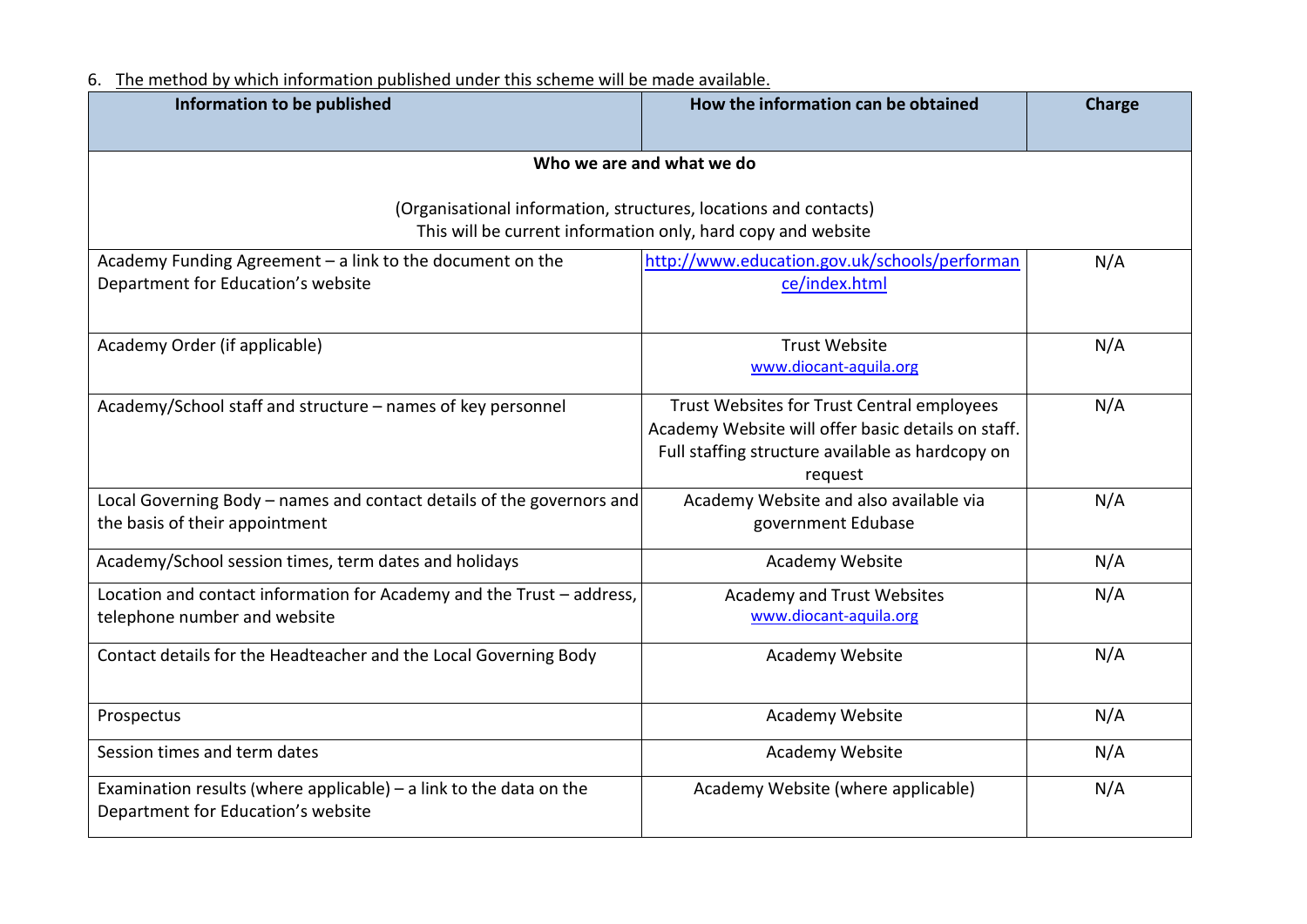| Information to be published                                                                                                                                                                                                                                                                                                    | How the information can be obtained                                                                                                            | Charge                                                              |  |
|--------------------------------------------------------------------------------------------------------------------------------------------------------------------------------------------------------------------------------------------------------------------------------------------------------------------------------|------------------------------------------------------------------------------------------------------------------------------------------------|---------------------------------------------------------------------|--|
| What we spend and how we spend it<br>Financial information relating to projected and actual income and expenditure, procurement, contracts and financial audit<br>This should be a minimum of current and the previous two financial years<br>(Accounts that have been filed with the Charity Commission and Companies House). |                                                                                                                                                |                                                                     |  |
| Annual budget plan and financial statements                                                                                                                                                                                                                                                                                    | Hardcopy via Academy Office.                                                                                                                   | Reasonable charges maybe<br>requested if incurred by<br>the Academy |  |
| Capital funding - details of capital funding allocated to the<br>Academy/School along with information on related building projects<br>and other capital projects                                                                                                                                                              | Hardcopy via Academy Office.                                                                                                                   | Reasonable charges maybe<br>requested if incurred by<br>the Academy |  |
| Additional funding - Income generation schemes and other sources of<br>funding.                                                                                                                                                                                                                                                | Hardcopy via Academy Office if applicable.                                                                                                     | Reasonable charges maybe<br>requested if incurred by<br>the Academy |  |
| Procurement and contracts - details of procedures used for the<br>acquisition of goods and services. Details of contracts that have gone<br>through a formal tendering process.                                                                                                                                                | Hardcopy via Academy Office.                                                                                                                   | Reasonable charges maybe<br>requested if incurred by<br>the Academy |  |
| Staffing and grading structure                                                                                                                                                                                                                                                                                                 | Hardcopy available for inspection                                                                                                              | Reasonable charges maybe<br>requested if incurred by<br>the Academy |  |
| Pay policy - a statement of the Academy's policy on procedures<br>regarding teachers' pay.                                                                                                                                                                                                                                     | <b>Trust Website</b>                                                                                                                           | N/A                                                                 |  |
| Governors' allowances - Details of allowances and expenses that can<br>be claimed or incurred.                                                                                                                                                                                                                                 | Policy available on request from Academy<br>Office. Full details of claims made by<br>Governros available for inspection in<br>Academy Office. | Reasonable charges maybe<br>requested if incurred by<br>the Academy |  |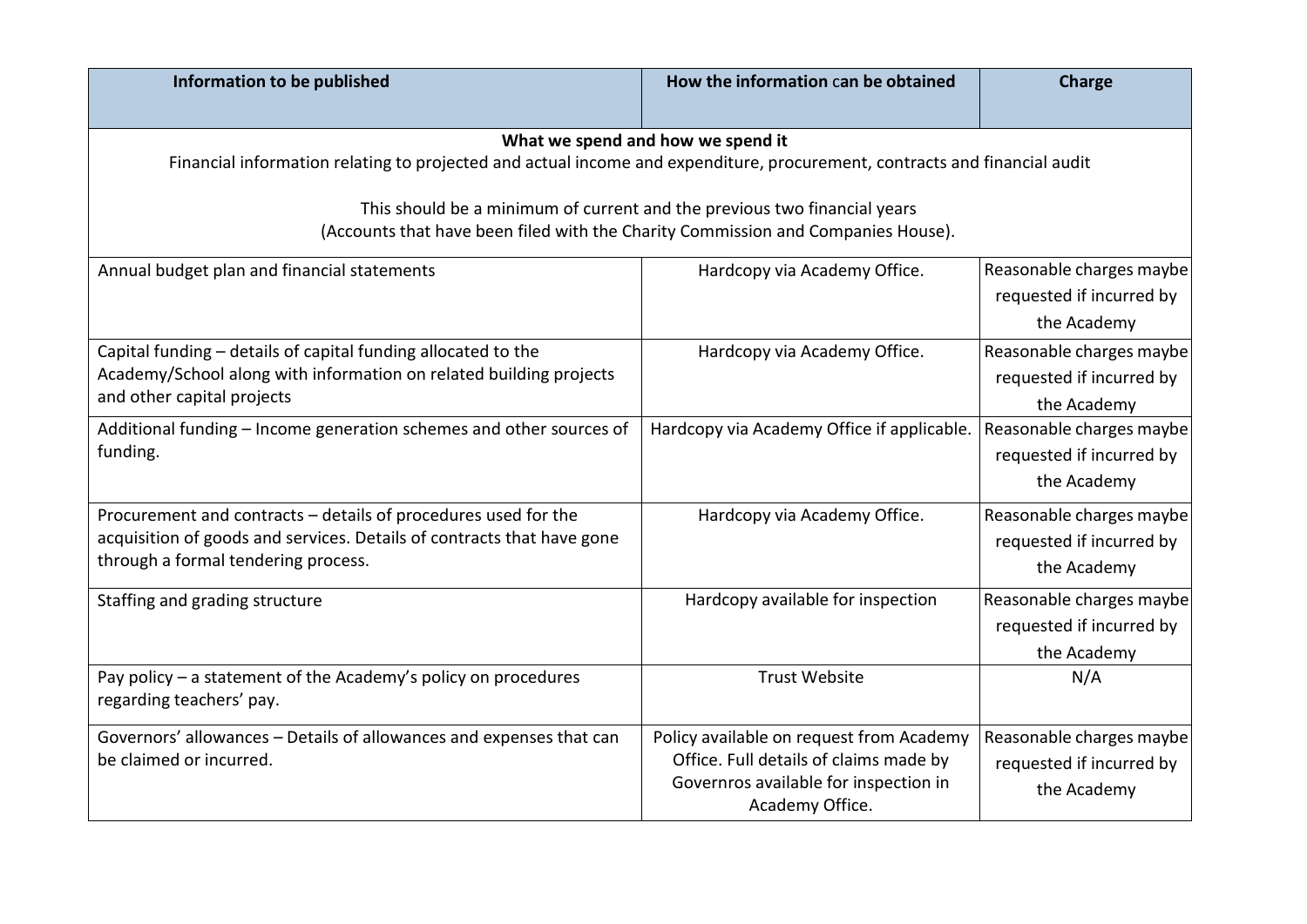| Information to be published                                                                                                                           | How the information can be obtained                                                                                              | Charge                                                                 |  |
|-------------------------------------------------------------------------------------------------------------------------------------------------------|----------------------------------------------------------------------------------------------------------------------------------|------------------------------------------------------------------------|--|
|                                                                                                                                                       | What our priorities are and how we are doing                                                                                     |                                                                        |  |
| (Strategies and plans, performance indicators, audits, inspections and reviews)<br>Current information should be published (hard copy and/or website) |                                                                                                                                  |                                                                        |  |
| School profile<br>Government supplied performance data<br>OFSTED report - summary and full report                                                     | Link to published performance data<br>available on Academy website<br>Link to Ofsted report via Academy<br>website               | N/A                                                                    |  |
| Performance management information                                                                                                                    | Information available for inspection on site and<br>will consider the confidential nature of the<br>information for individuals. | N/A                                                                    |  |
| Academy's future plans – any major proposals on safeguarding and<br>promoting the welfare of children.                                                | Hardcopy for inspection via Main Office.                                                                                         | Reasonable charges<br>maybe requested if<br>incurred by the<br>Academy |  |
| Child protection - policies and procedures on safeguarding and<br>promoting the welfare of children.                                                  | Available of Academy Website or as Hardcopy<br>via Main Office.                                                                  | Reasonable charges<br>maybe requested if<br>incurred by the<br>Academy |  |

| Information to be published | How the information can be obtained | <b>Charge</b> |
|-----------------------------|-------------------------------------|---------------|
|                             |                                     |               |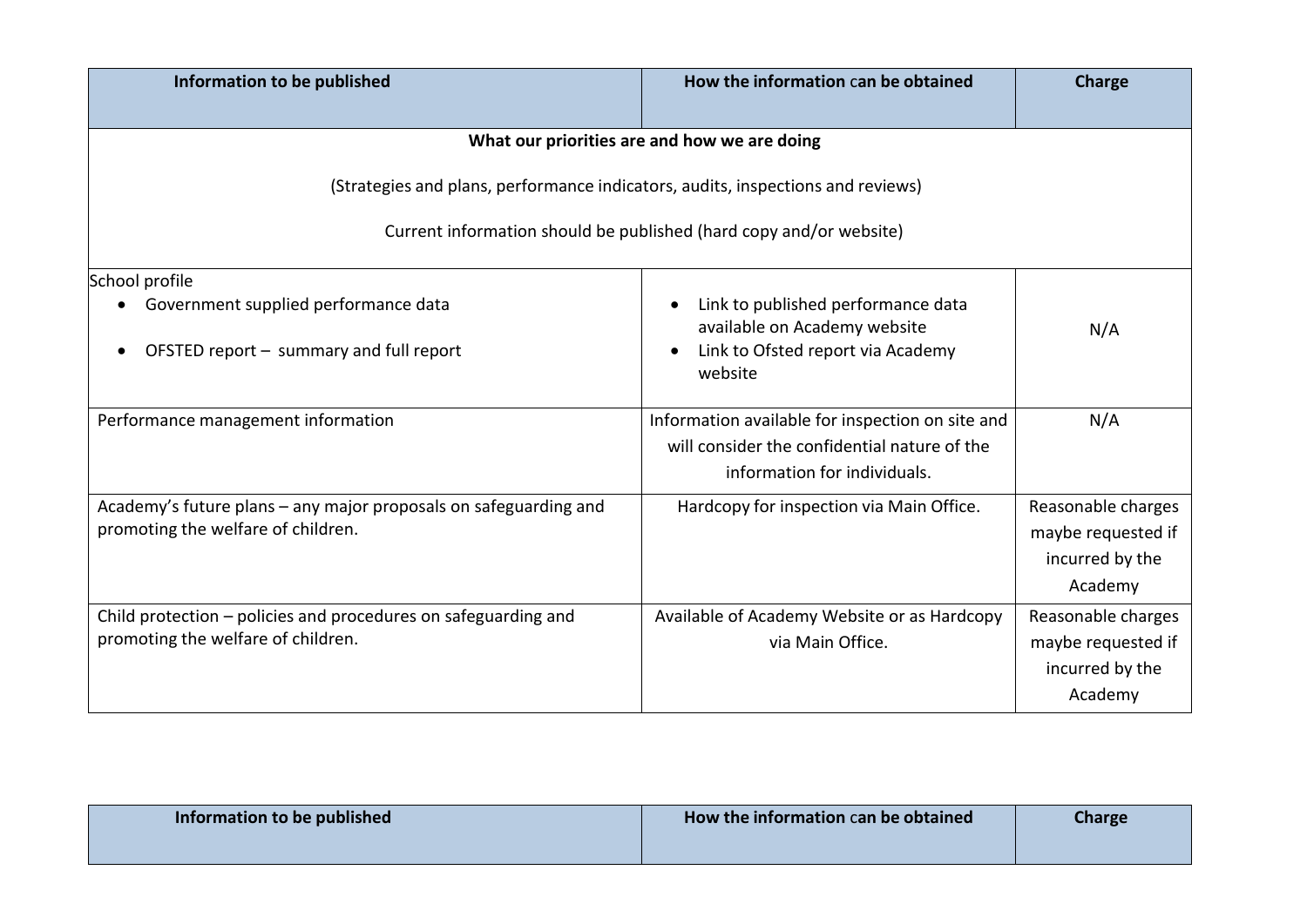| How we make decisions<br>(Decision making processes and records of decisions)                                                                                                                 |                                                                                                                                    |                                                                        |
|-----------------------------------------------------------------------------------------------------------------------------------------------------------------------------------------------|------------------------------------------------------------------------------------------------------------------------------------|------------------------------------------------------------------------|
| Current and previous three years as a minimum                                                                                                                                                 |                                                                                                                                    |                                                                        |
| Admissions policy – arrangements and procedures and right of appeal –<br>include information on application numbers and number of successful<br>applicants by each oversubscription criteria. | Available on each Academy Website                                                                                                  | N/A                                                                    |
| Local Governing Body meeting agendas, papers and Minutes -<br>information that is properly considered to be private should be<br>excluded.                                                    | Central folder held within Academy/School. May<br>also be available on Academy/School website at<br><b>Local Bodies Discretion</b> | Reasonable charges<br>maybe requested if<br>incurred by the<br>Academy |

| Information to be published                                                                           | How the information can be obtained                     | Charge |
|-------------------------------------------------------------------------------------------------------|---------------------------------------------------------|--------|
| (Current written protocols, policies and procedures for delivering our services and responsibilities) | Our policies and procedures<br>Current information only |        |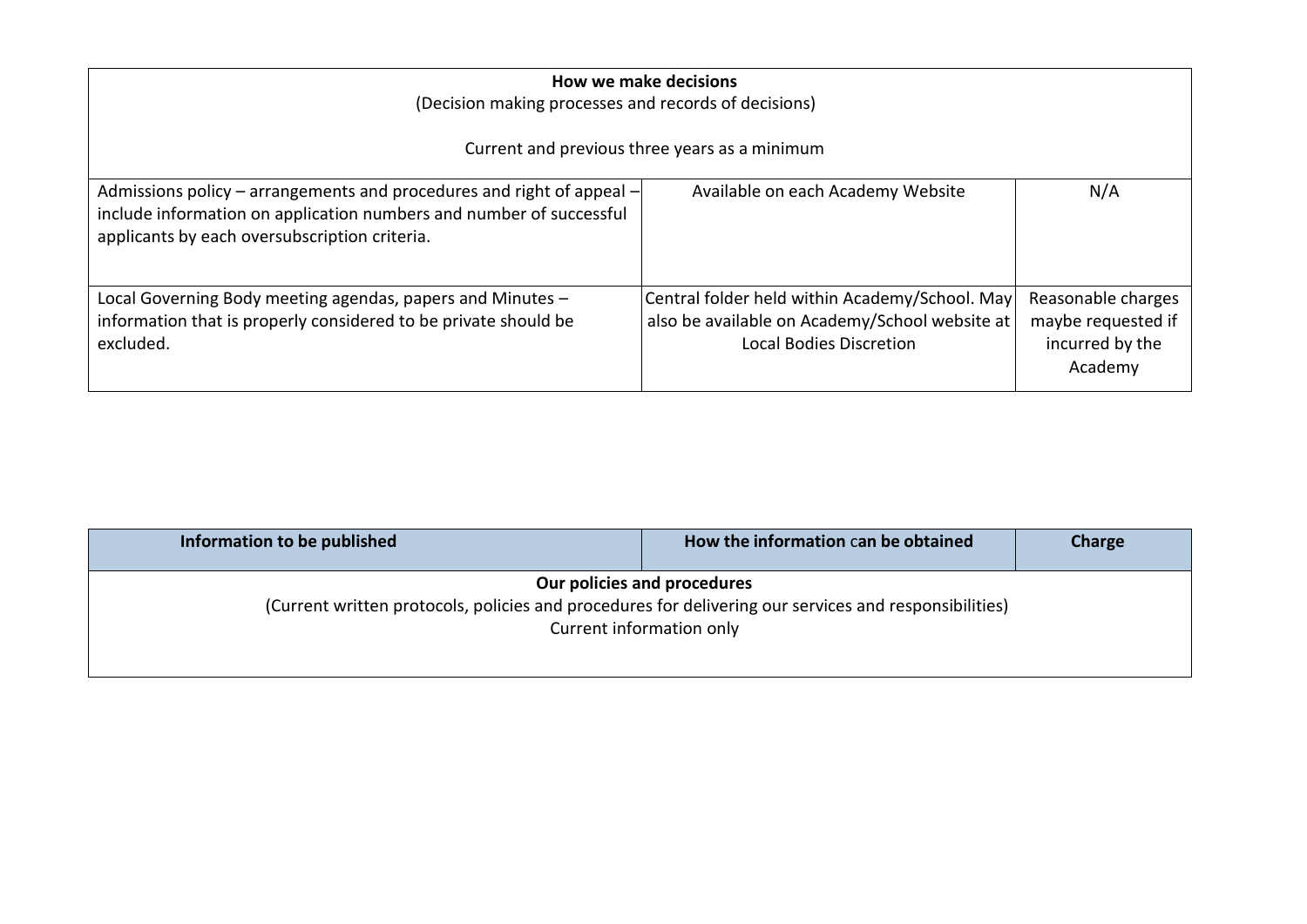| Academy policies including:                                                                                                                                                                                                                       |                                                                                                                                                                                                                                                         |                                                                                     |
|---------------------------------------------------------------------------------------------------------------------------------------------------------------------------------------------------------------------------------------------------|---------------------------------------------------------------------------------------------------------------------------------------------------------------------------------------------------------------------------------------------------------|-------------------------------------------------------------------------------------|
| Charging and remissions policy<br>Health and Safety and risk assessment<br>Complaints procedure<br>Staff conduct policy<br>Discipline and grievance policies<br>Pay policy                                                                        | Academy Website<br>$\bullet$<br>Academy Office on request<br>Academy Website<br><b>Trust Website</b><br><b>Trust Website</b><br><b>Trust Website</b>                                                                                                    | Reasonable charges<br>maybe requested if<br>incurred by the<br>Academy or the Trust |
| Staffing structure implementation plan<br>Information request handling policy<br>Staff recruitment policies                                                                                                                                       | Academy Office on request<br>Academy Office on request<br><b>Trust Website</b>                                                                                                                                                                          |                                                                                     |
| Pupil and curriculum policies, including:<br>Home-school agreement<br>Curriculum<br>Relationships and Sex education<br>Special educational needs<br>Accessibility<br>Race equality<br>Collective worship<br>Careers education<br>Pupil discipline | Academy Website if applicable<br>Academy Office on request<br>Academy Website<br>Academy Website<br>Academy Website<br>$\bullet$<br>Academy Office on request<br>Academy Office on request<br>Academy Office on request<br>Academy Website<br>$\bullet$ | Reasonable charges<br>maybe requested if<br>incurred by the<br>Academy or the Trust |
| Records management and personal data policies<br>Information security<br>Records retention                                                                                                                                                        | Academy Office on request<br>Academy Office on request                                                                                                                                                                                                  | Reasonable charges<br>maybe requested if<br>incurred by the<br>Academy or the Trust |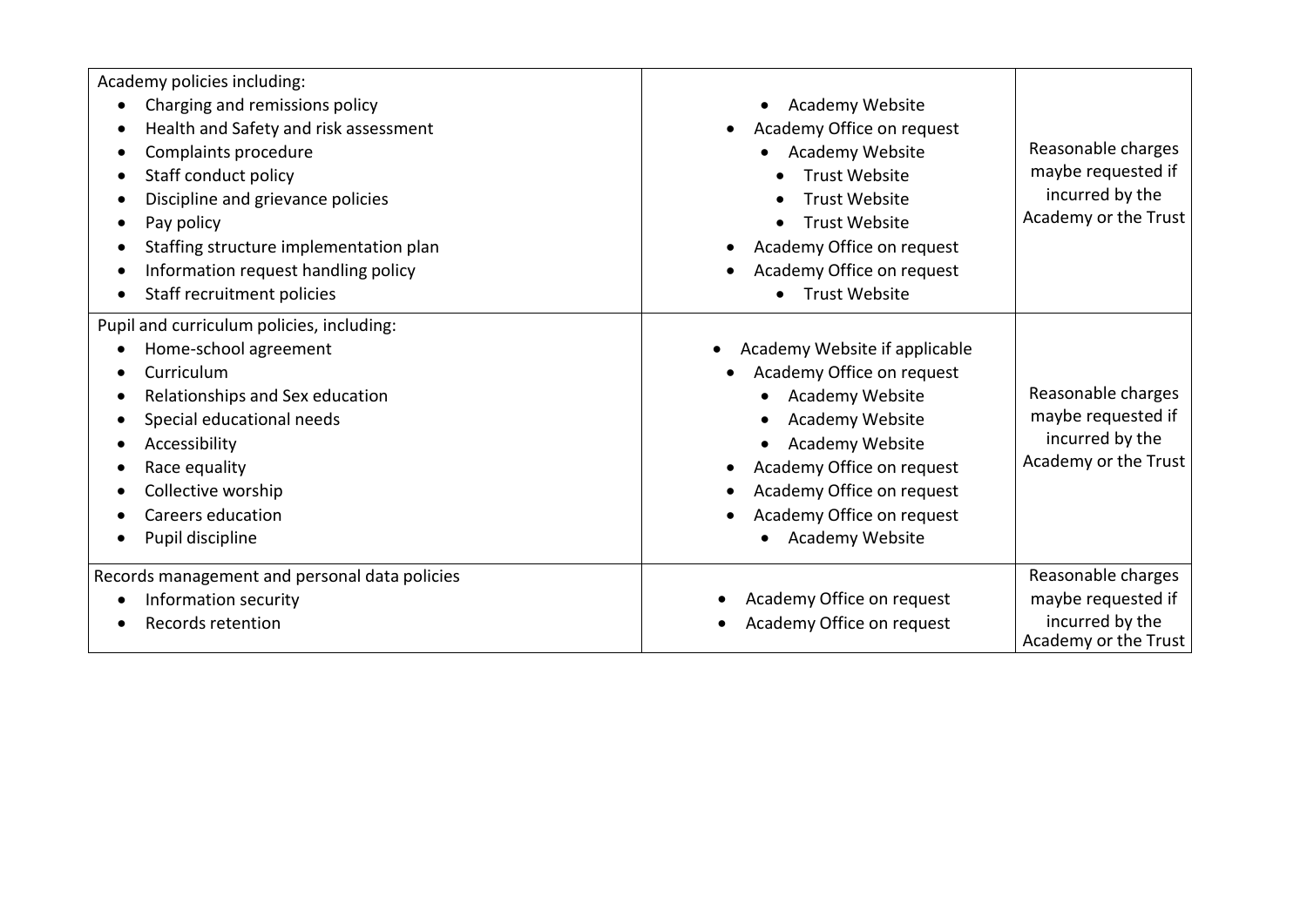| Information to be published                                                                                                                                                                                                                                                                                                       | How the information can be obtained                            | Charge                                                                              |
|-----------------------------------------------------------------------------------------------------------------------------------------------------------------------------------------------------------------------------------------------------------------------------------------------------------------------------------|----------------------------------------------------------------|-------------------------------------------------------------------------------------|
| Data Protection policies<br>Destruction and archive policies                                                                                                                                                                                                                                                                      | <b>Trust Website</b><br>$\bullet$<br>Academy Office on request | Reasonable charges<br>maybe requested if<br>incurred by the<br>Academy or the Trust |
| Equality and diversity<br>(Policies, schemes, statements, procedures and guidelines<br>relating to equal opportunities)<br>Policies and procedures for the recruitment of staff - details of<br>vacancies should be included                                                                                                      | <b>Trust Website</b><br>$\bullet$<br><b>Trust Website</b>      | Reasonable charges<br>maybe requested if<br>incurred by the<br>Academy or the Trust |
| Charging regimes and policies<br>This should include details of any statutory Charging regimes.<br>Charging policies should include details of charges made for<br>information routinely published. They should clearly state what<br>costs are to be recovered, the basis on which they are made<br>and how they are calculated. | Academy Office on request                                      | Reasonable charges<br>maybe requested if<br>incurred by the<br>Academy              |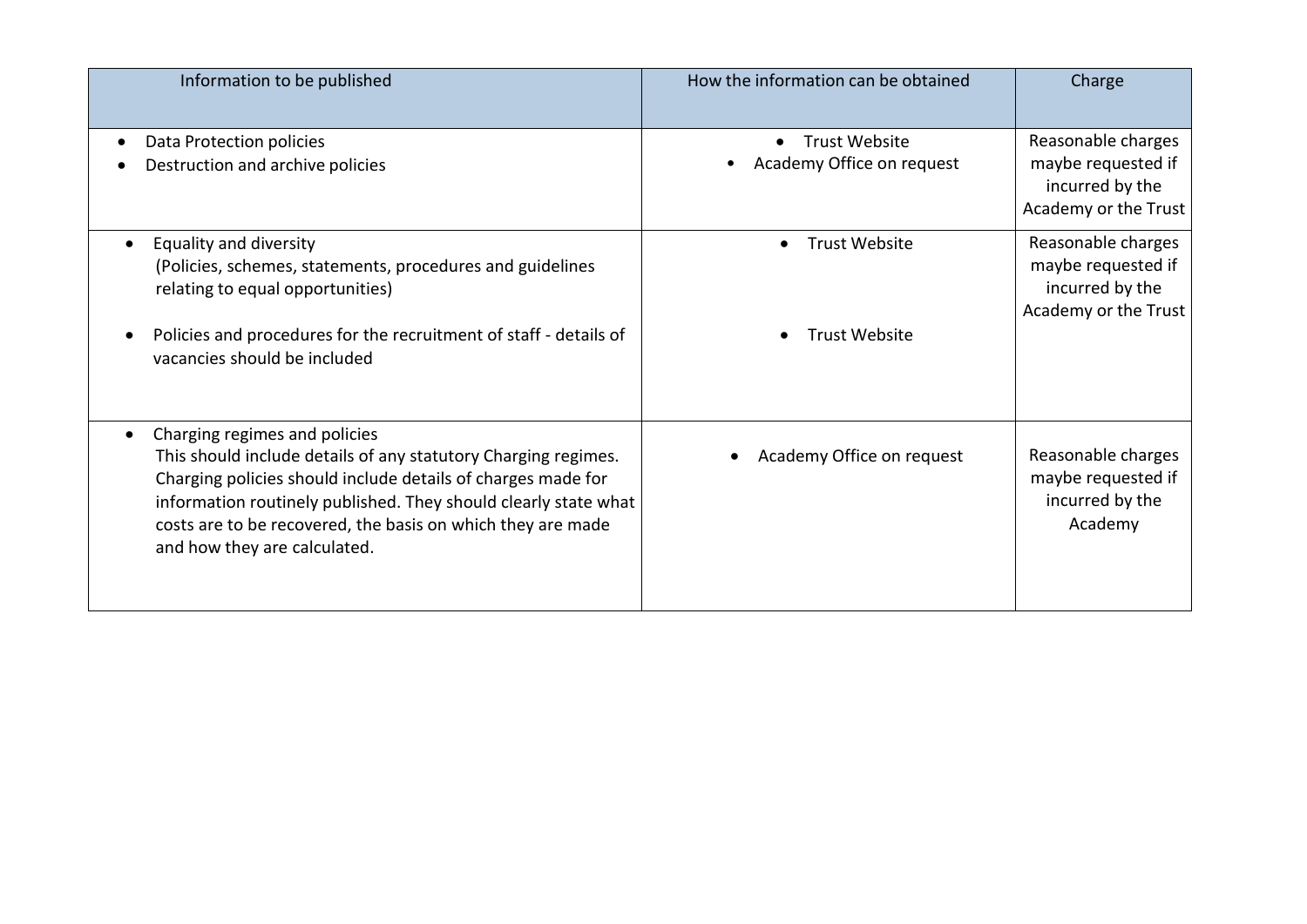| Information to be published                                                                                                        | How the information can be obtained | <b>Charge</b>                                                                       |
|------------------------------------------------------------------------------------------------------------------------------------|-------------------------------------|-------------------------------------------------------------------------------------|
| <b>Lists and Registers</b>                                                                                                         |                                     |                                                                                     |
| Currently maintained lists and registers only<br>(hard copy and/or website; some information may only be available for inspection) |                                     |                                                                                     |
| Curriculum circulars and statutory instruments                                                                                     | Available for inspection on site    | Reasonable charges<br>maybe requested if<br>incurred by the<br>Academy or the Trust |
| Disclosure logs                                                                                                                    | Available for inspection on site    | Reasonable charges<br>maybe requested if<br>incurred by the<br>Academy or the Trust |
| Asset register                                                                                                                     | Available for inspection on site    | Reasonable charges<br>maybe requested if<br>incurred by the<br>Academy or the Trust |
| Any information the Academy is currently legally required to hold in<br>publicly available registers                               | Available for inspection on site    | Reasonable charges<br>maybe requested if<br>incurred by the<br>Academy or the Trust |